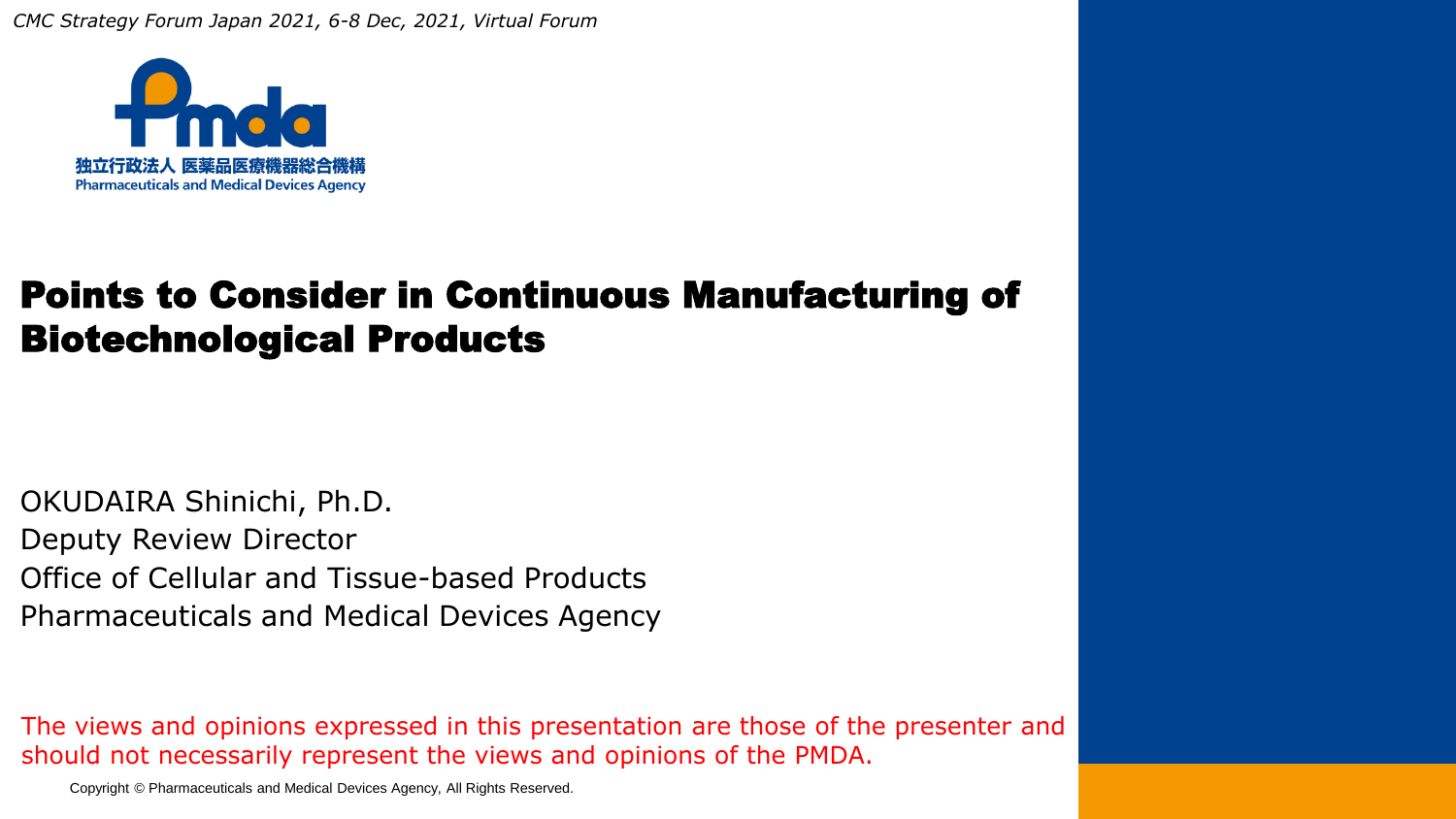

## Specialized teams for CM at FDA, EMA and PMDA US FDA

- $\checkmark$  Emerging Technology Team (ETT)
- ✓ Quality Considerations for Continuous Manufacturing;Draft Guidance for Industry

EMA

 $\checkmark$  Process Analytical Technology (PAT) team

PMDA

- $\checkmark$  Innovative Manufacturing Technology Working Group (IMT-WG)
- $\checkmark$  Consultation meetings, review(6 products approved), inspection
- $\checkmark$  AMED research group for small molecule
	- Study on quality assurance of pharmaceutical CM
- ✓ AMED research group for large molecule
	- Study on quality control strategies for the practical application of CM of biopharmaceuticals

Copyright © Pharmaceuticals and Medical Devices Agency, All Rights Reserved. **1** AMED: Japan Agency for Medical Research and Development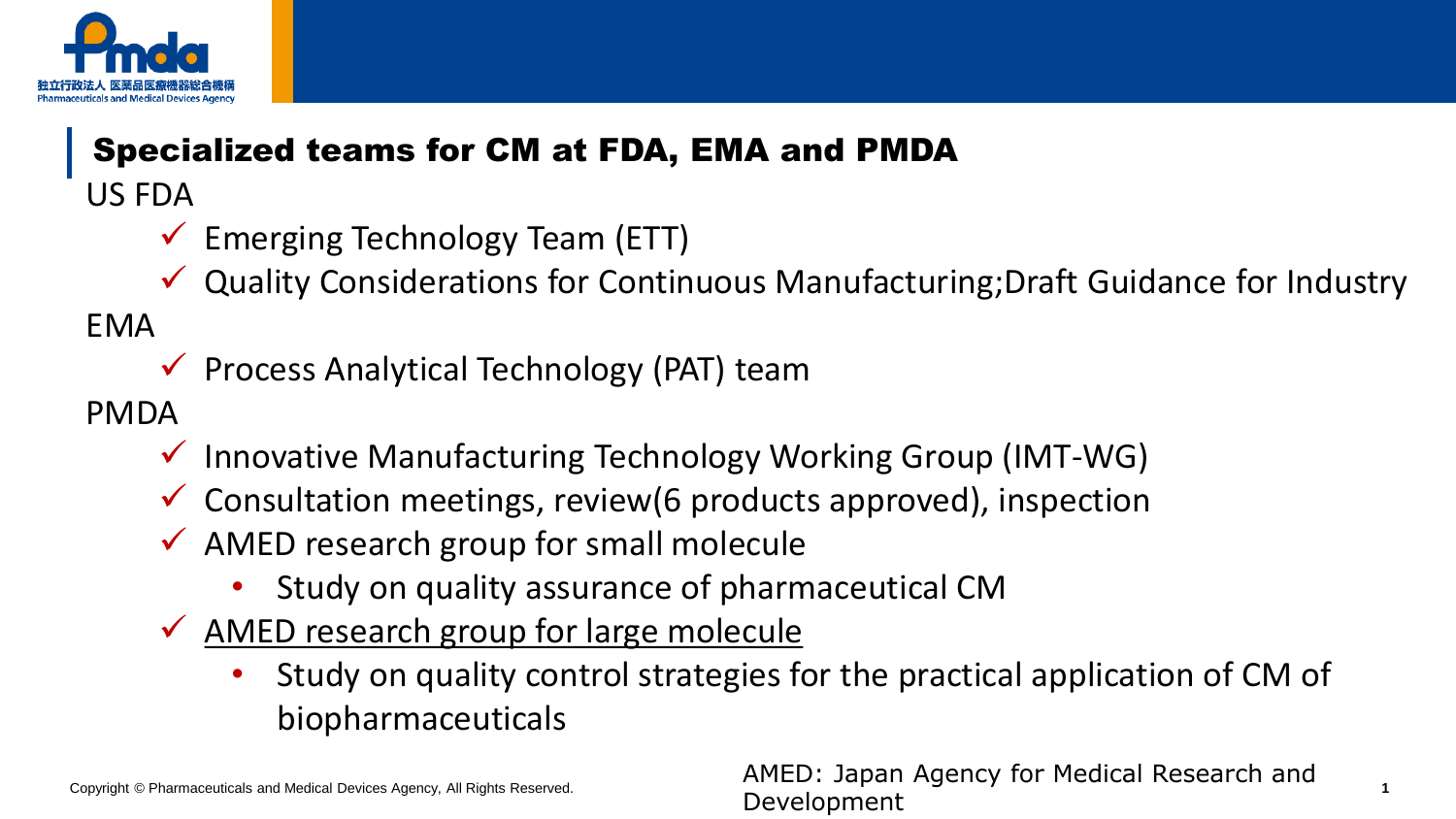

#### AMED research group for large molecule

- $\Box$  AMED funded research project
	- Studies on quality control strategies for the practical application of CM of biopharmaceuticals (May 2018 to Mar 2021)

Project leader : Dr. Akiko Ishii-Watabe (NIHS)

◆Establishment of regulatory recommendations for CM

Researcher : Shinichi Okudaira (PMDA)

- Research
	- ◼ Formed WG for Continuous manufacturing of biotechnological pharmaceuticals to work on paper showing regulatory considerations as Points to Consider document WG: PMDA, NIHS, PDA, JPMA, Osaka Univ, Kobe Univ, Gifu Phrm Univ, MAB Observed by AMED, MHLW, METI
- Copyright © Pharmaceuticals and Medical Devices Agency, All Rights Reserved. **2** Gathered information for the document, discussion with US FDA, site visit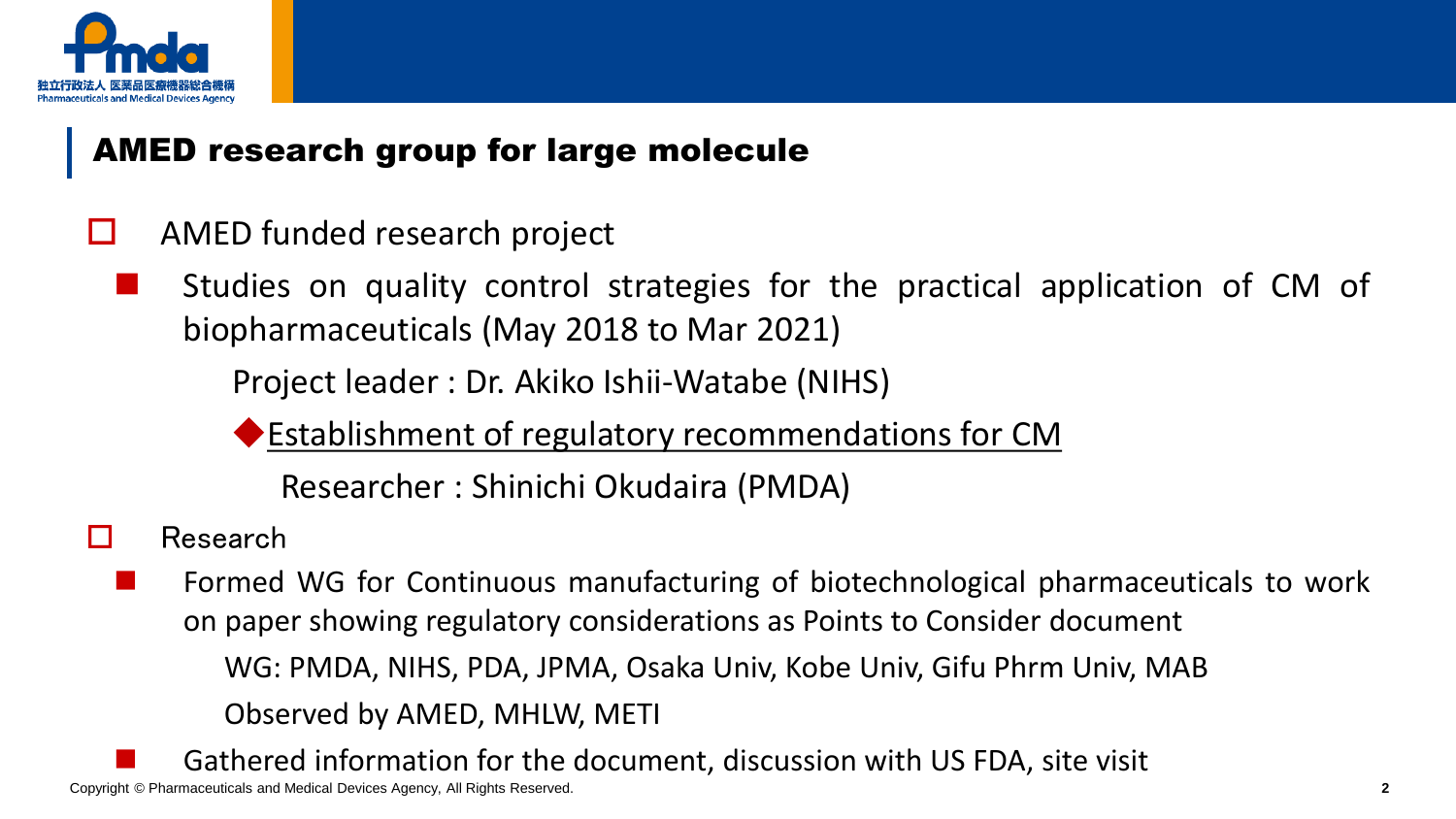

#### Points to Consider in Continuous Manufacturing of Biotechnological **Products**

#### **PDA Journal of GMP and Validation in Japan Vol. 23, No. 1, p13-22 (2021) Table of Contents**

- 1. Introduction
- 2. Special considerations for Continuous Manufacturing of biotechnological products
- 3. Control strategy in Continuous Manufacturing of biotechnological products
- 4. Process validation in Continuous Manufacturing of biotechnological products
- 5. Stability tests
- 6. Glossary
- 7. References

#### ◼ **Scope**

Biotechnological products manufactured by applying the genetic recombination technology, in particular, antibodies developed by the method of QbD

Copyright © Pharmaceuticals and Medical Devices Agency, All Rights Reserved. **3 3**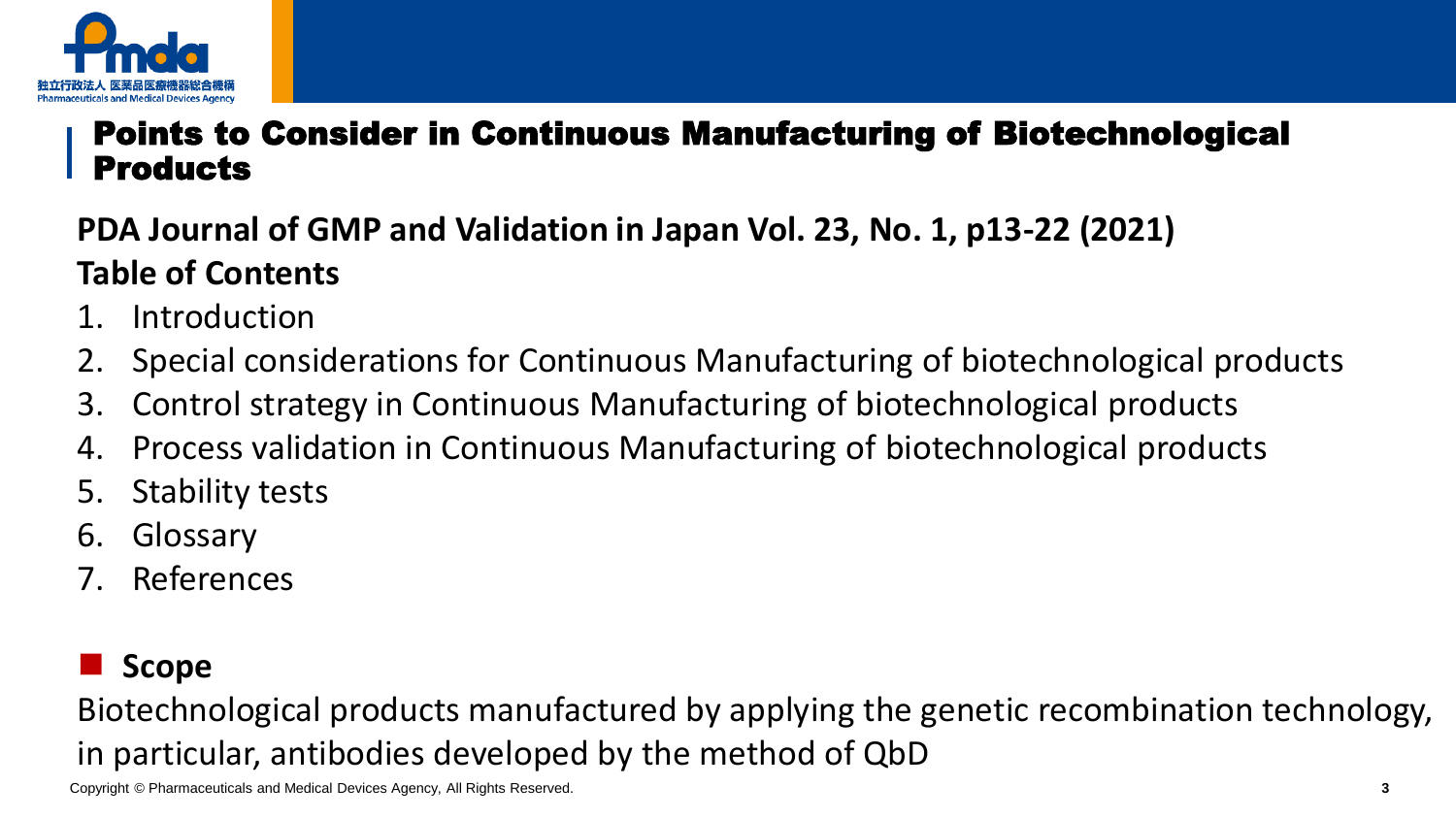



Example 1: Continuous upstream (perfusion), batch downstream

**model to discuss** https://iscmp2014.mit.edu/white-papers/white-paper-4



Example 3: Continuous upstream + capture, batch downstream



Example 2: Batch upstream, continuous downstream

Example 4: Continuous upstream and downstream

◼ A model in which certain parts of the culture and purification processes are continuous A model in which the culture process is continuous by perfusion culture, and that in which virus inactivation process is continuous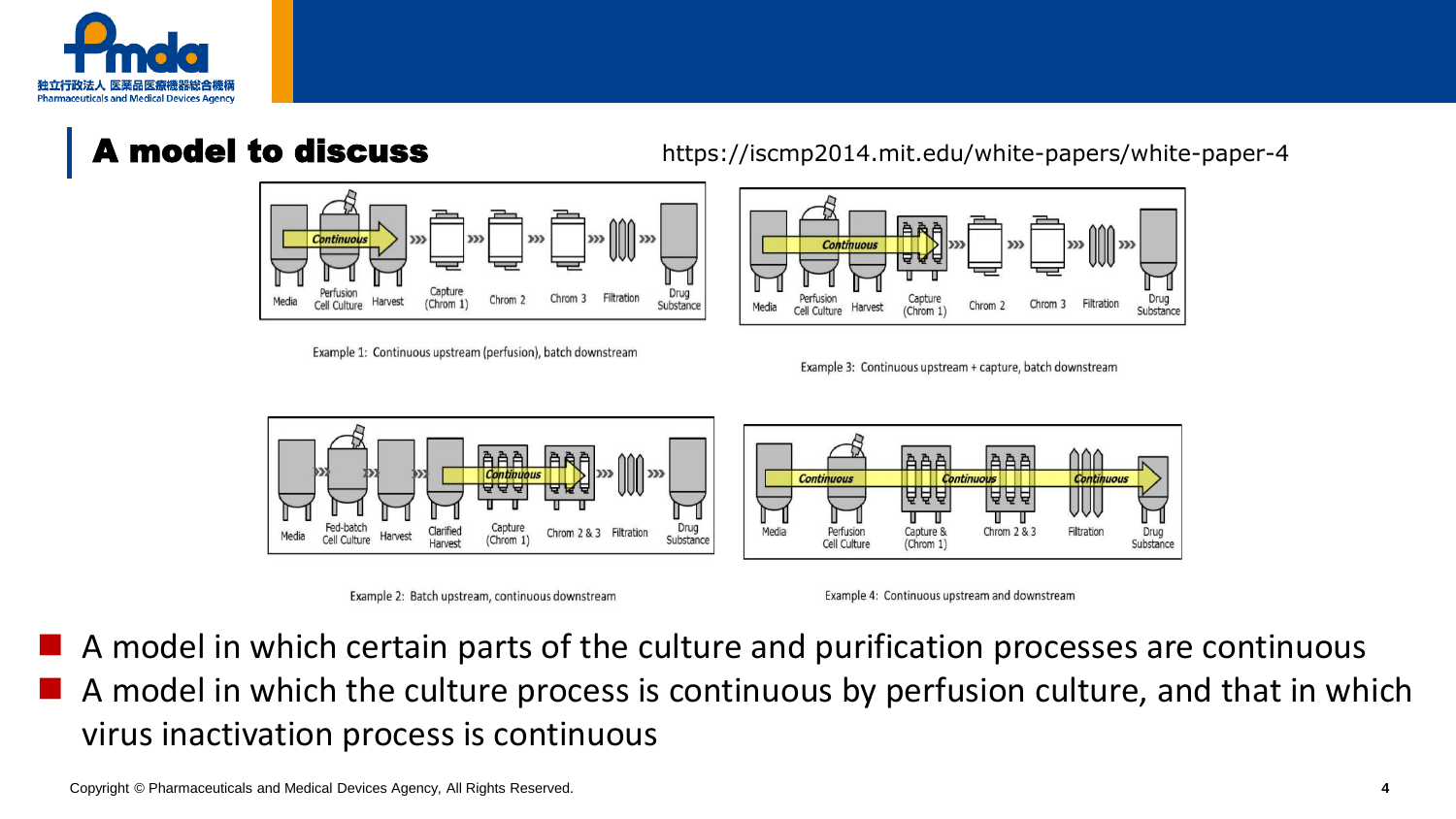

#### As in small molecules,

- In order to ensure that products with the target quality are manufactured throughout the total operation time of the manufacturing processes in CM, it is necessary to not only control each manufacturing process independently but also to understand the dynamic characteristics between each unit operation, and for introduction of CM, it is necessary to establish a robust control strategy covering the whole manufacturing process and to demonstrate and maintain "State of Control"
- $\blacksquare$  It is necessary to evaluate the impact of variation of process parameters (input variables) and process attributes (output variables) on the quality attributes of the products during the process development and to establish and execute an appropriate control strategy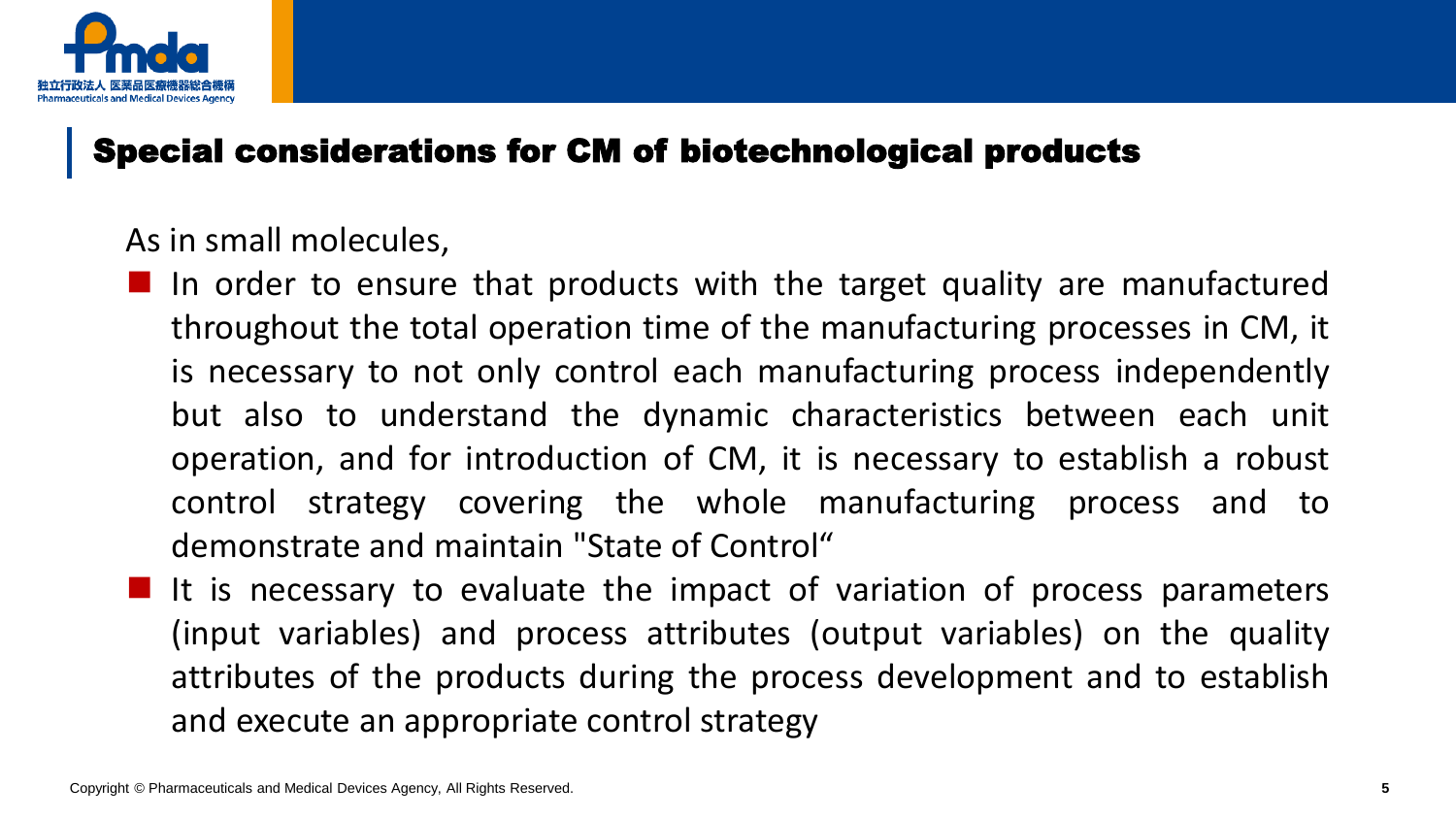

- Monitoring of product quality attributes and process attributes in manufacturing process
	- $\checkmark$  It is important to conduct manufacturing while confirming that the manufacturing process is operating under the intended conditions based on the monitoring of product quality attributes and process attributes over time, which is established at an appropriate stage and frequency
		- parameters related to the control of the cell separation in the perfusion culture process
		- parameters related to the use of a surge tank for adjustment of flow rate between the continuous processes
		- parameters related to multi-column chromatography
	- $\checkmark$  In the quality risk assessment for establishment of the control strategy, these process parameters need to be extracted appropriately, and the impact of their variation on CQA needs to be evaluated appropriately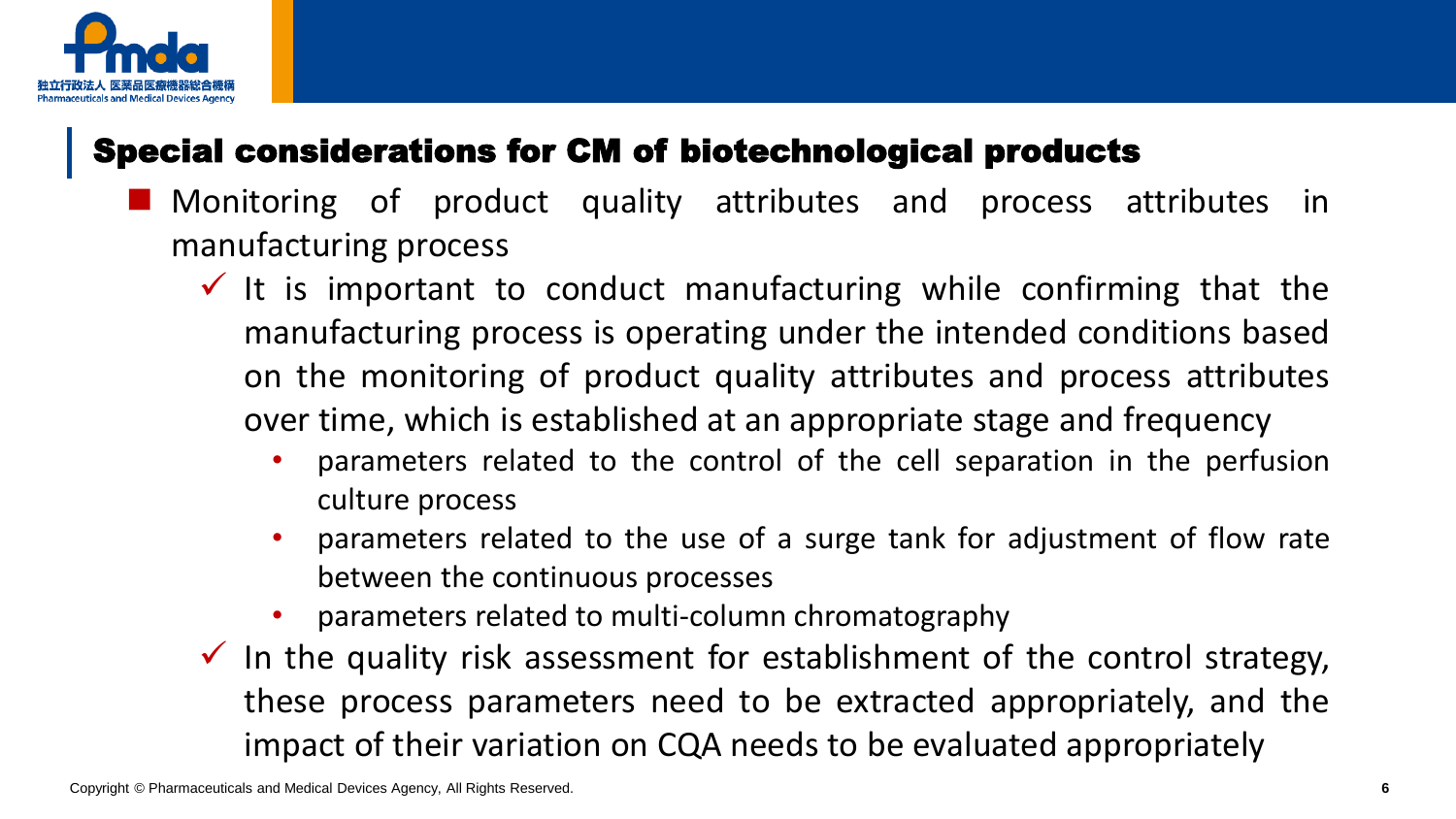

- Risk management associated with prolonged operation time
	- $\checkmark$  It is necessary to verify the long-term operation at the maximum scale in commercial production at the development stage or a later appropriate stage
	- $\checkmark$  When single-use products are used, it is necessary to control risks on the durability of materials, integrity of connections, and leachables, etc. in consideration of long operation time.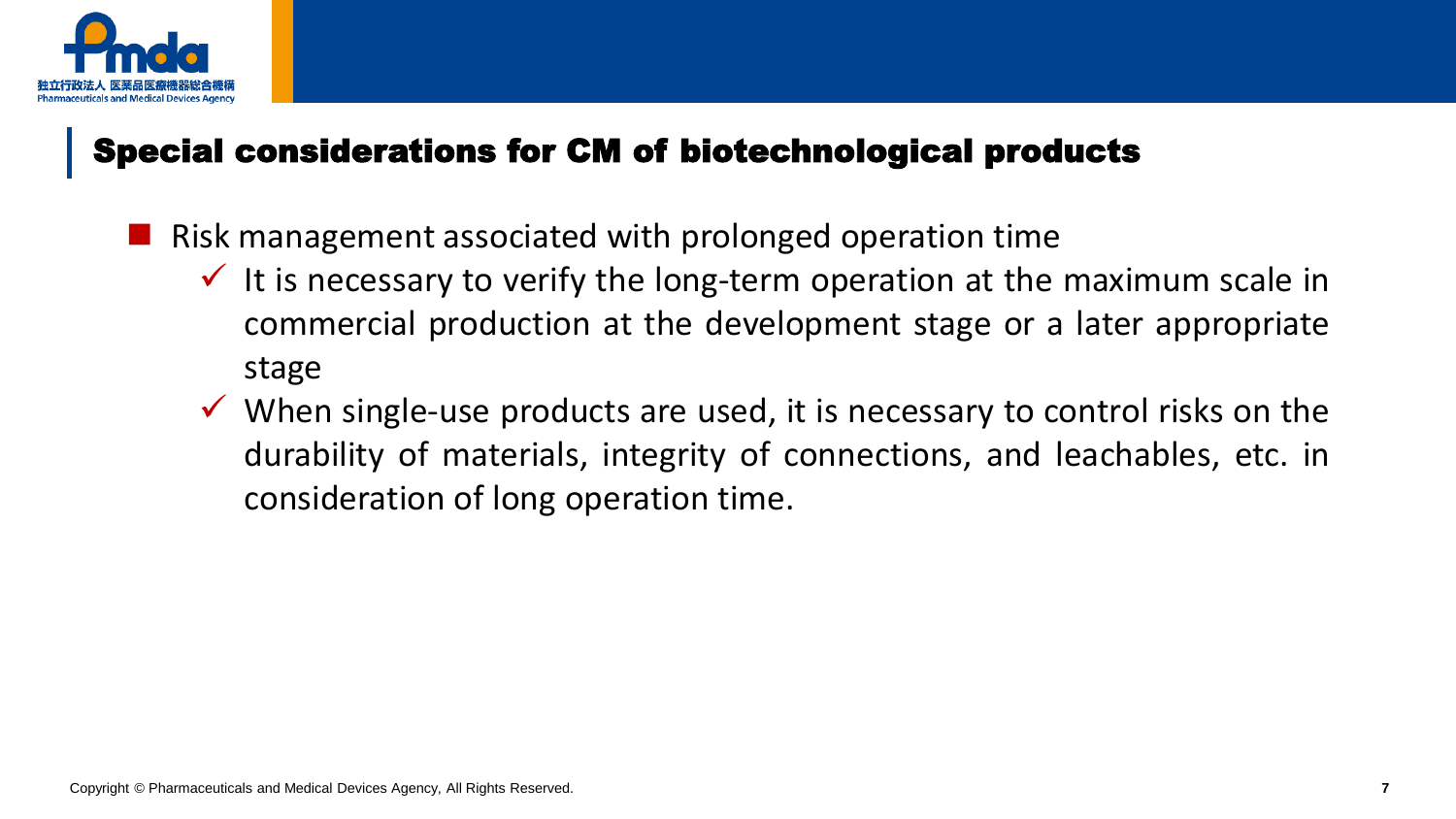

- Methodology to achieve state of control in culture process
	- $\checkmark$  It is necessary to clarify in advance the relationship between the acceptable control range and affected quality attributes regarding the factors affecting product quality, such as culture medium components, culture environment, and cell status, to measure the factors in-line, online, at-line, or off-line, and to maintain the process in an appropriate state by feedback/feedforward control of the variations of the factors occurring during process operation

| Culture medium components | Glucose, glutamine, glutamic acid, lactic acid, ammonium ion, other components,<br>metabolities, etc. that affect the cell growth and the quality/yield of the desired product |
|---------------------------|--------------------------------------------------------------------------------------------------------------------------------------------------------------------------------|
| Culture environment       | Temperature, pH, dissolved oxygen concentration, dissolved carbon dioxide<br>concentration, osmotic pressure                                                                   |
| Cell condition            | Viable cell density, growth rate, production rate of the desired product, cell viability                                                                                       |

#### **Examples of factors that may require control to achieve state of control in culture process**

Copyright © Pharmaceuticals and Medical Devices Agency, All Rights Reserved. **8**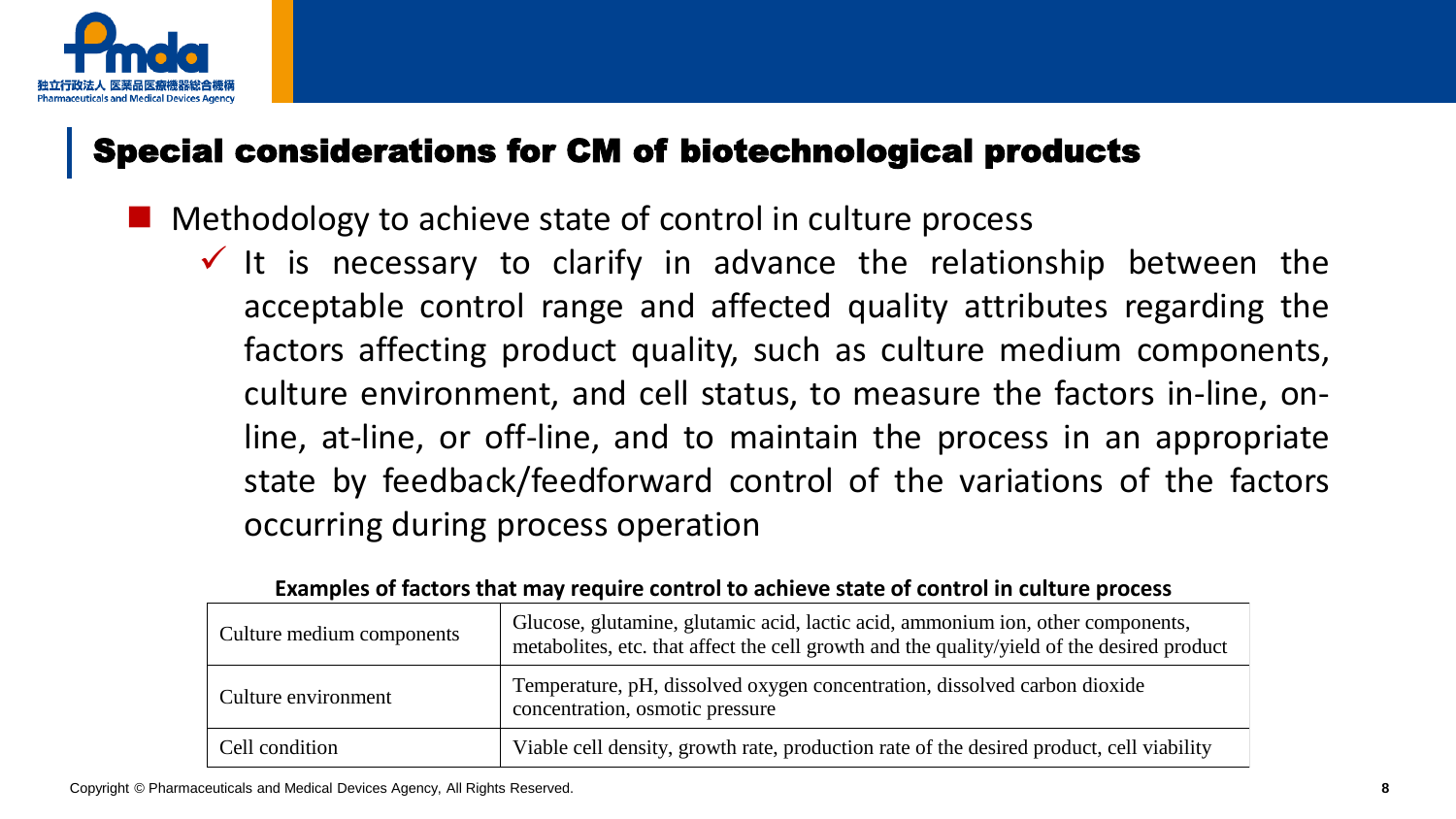

- ◼ Process/equipment design that requires consideration of process dynamics
	- $\checkmark$  Evaluation of the impact on the quality is required for the residence time distribution (RTD) in the following processes.
		- RTD of the product in the perfusion culture device
		- RTD of the product in the continuous virus inactivation system and the composition, pH, and temperature distribution of the process liquid
		- RTD of the product in each column in a multi-column chromatography process
		- RTD of the product in a surge tank between processes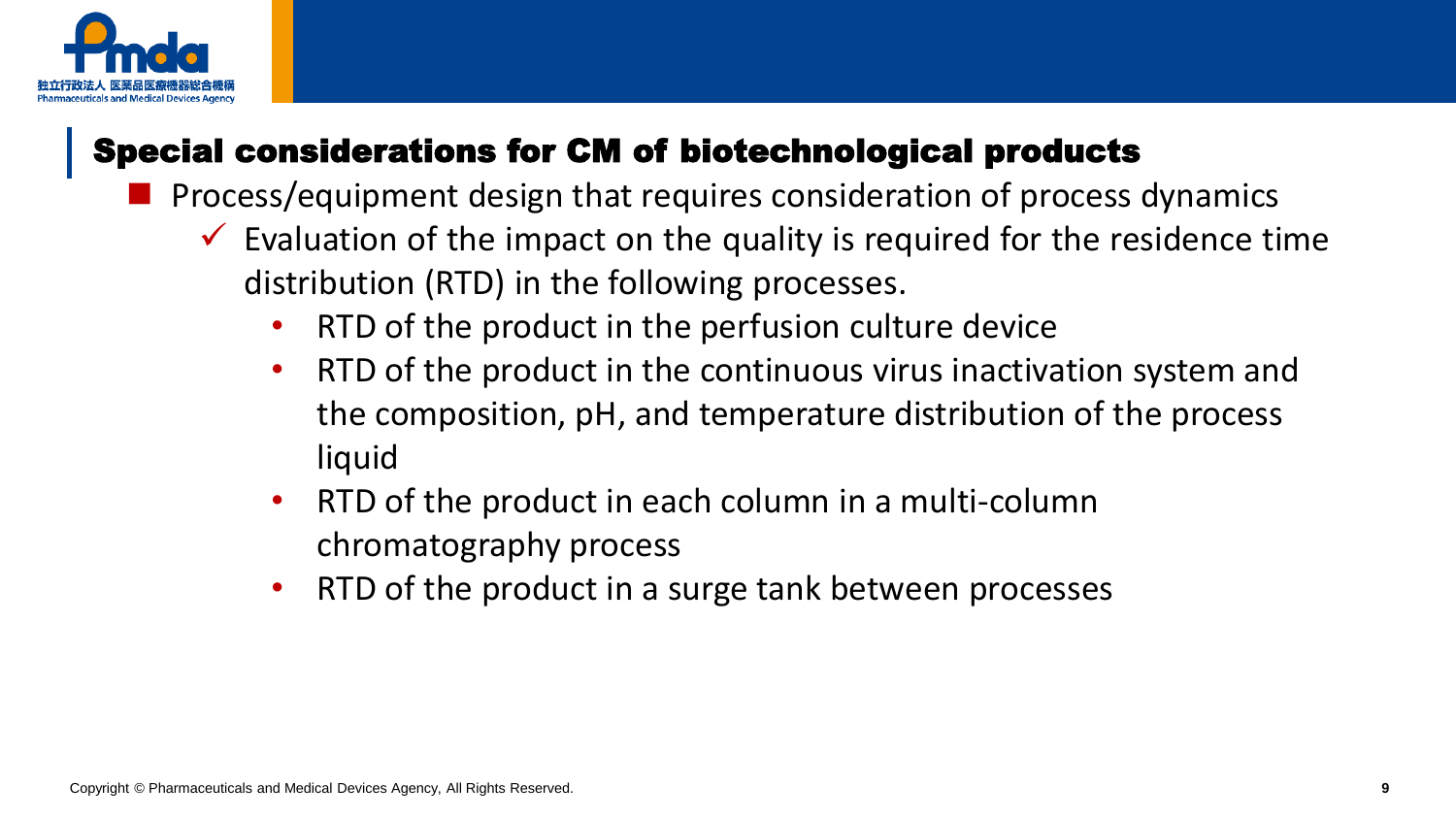

- Start-up/shutdown
	- $\checkmark$  necessary to sufficiently examine the behavior of the manufacturing process at the start-up in advance and to verify in advance behavior to be observed and the acceptable range of variation
- $\blacksquare$  Handling of deviations
	- $\checkmark$  an appropriate plan for rejection from the process based on an understanding of the process dynamics
	- $\checkmark$  a system to promptly investigate the when a deviation from the control range continues
	- Definition of batch
		- $\checkmark$  not different from that in Batch Manufacturing and is as defined in ICH Q7 guideline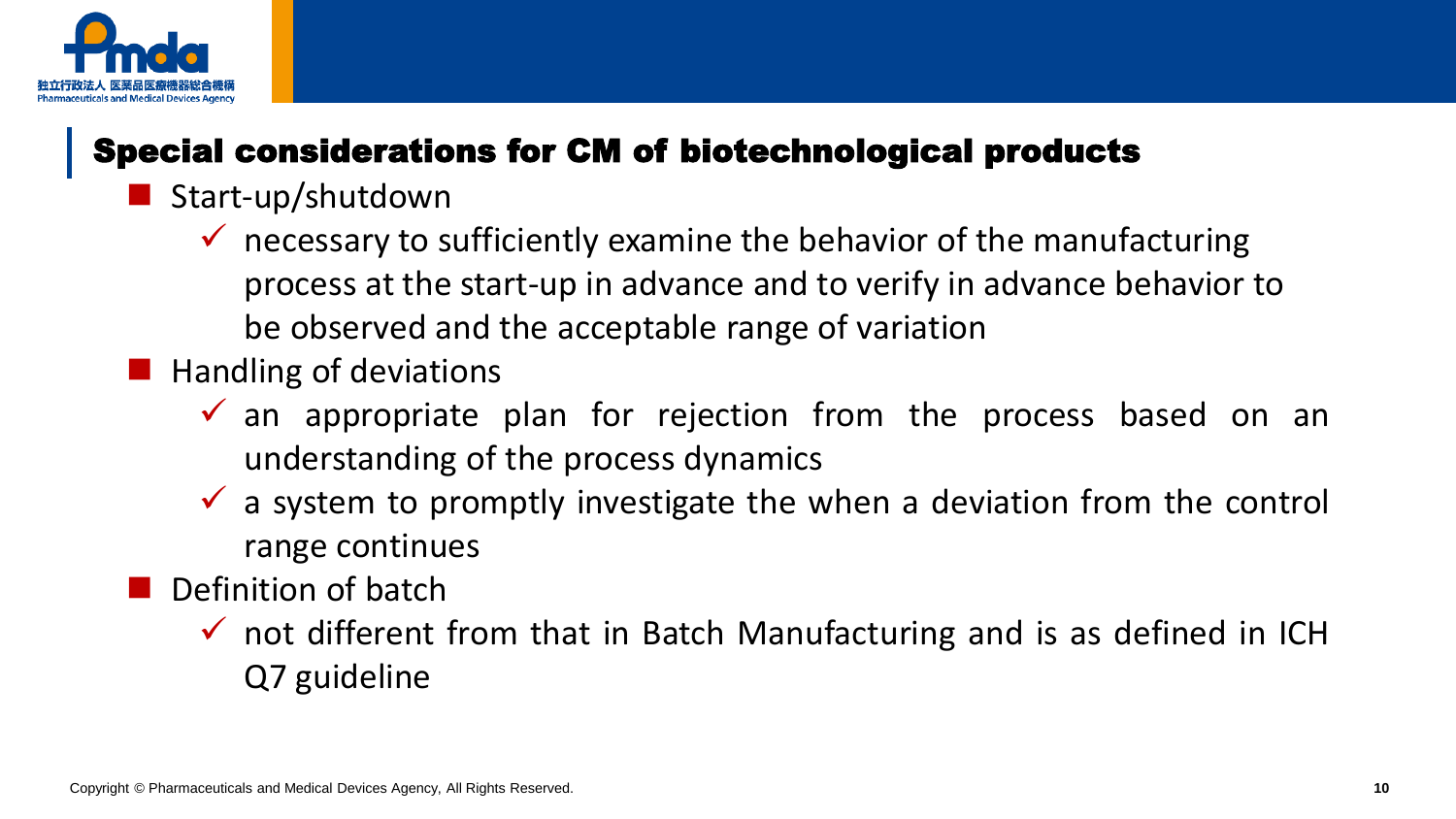

- Establishment of control strategy for manufacturing process
	- $\checkmark$  Perfusion culture
		- Changes in the extraction amount of the product
		- Changes in post-translational modifications and impurities (host cell proteins, DNA, etc.)
		- Removal of excess cells, the bleeding frequency
		- Condition range that can maintain a state of control and to detect deviation early within the range of reversible change
		- The protein expression level, oligosaccharide profiles, etc. at the early, middle, and late stages of culture
	- $\checkmark$  Purification process
		- changes in the process dynamics of the components and product in the surge tank derived from the changes in the components of charged process liquid, changes in the charge-in/discharge flow rate, etc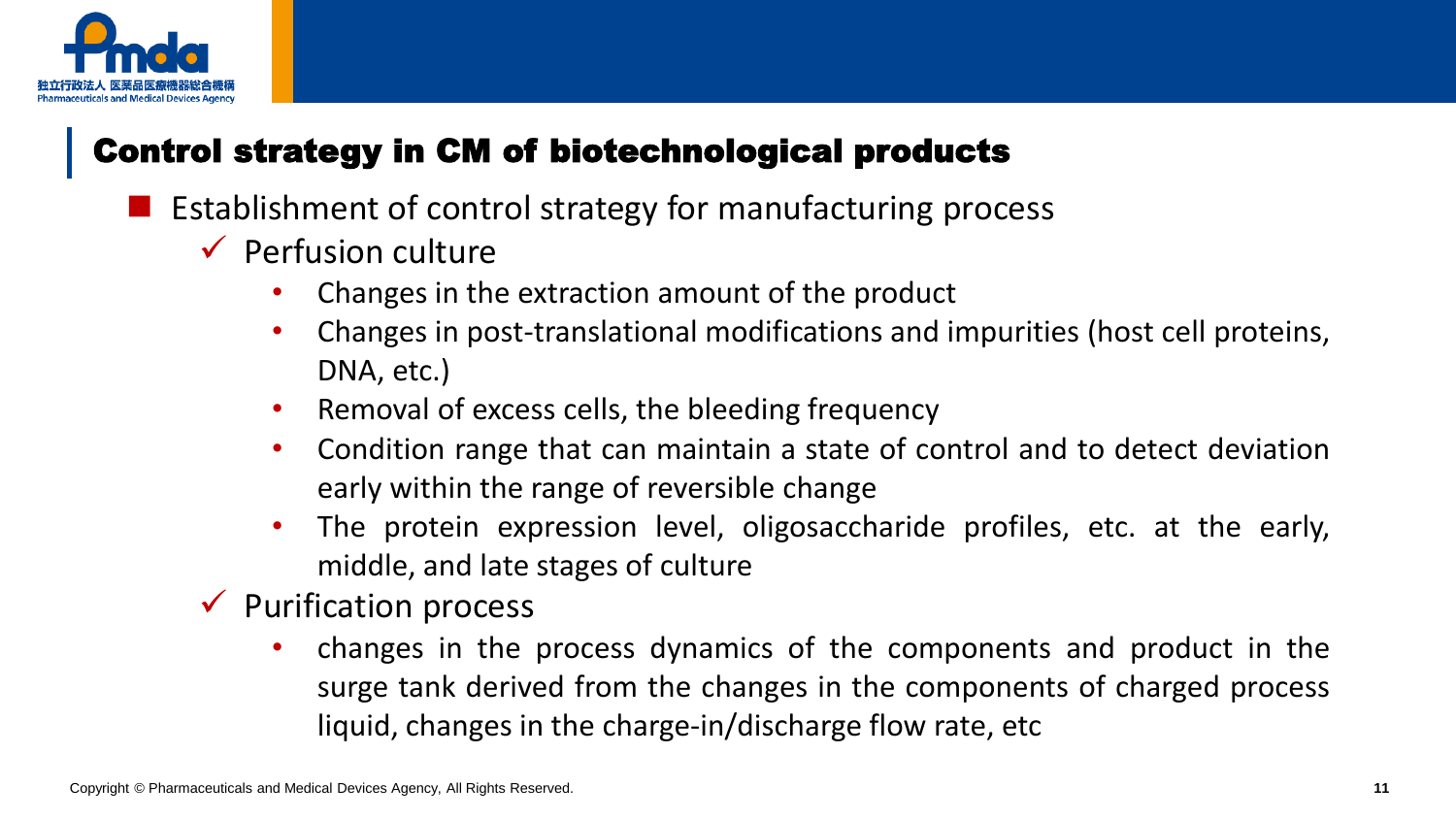

- Establishment of control strategy for manufacturing process
	- $\checkmark$  Understanding of process dynamics
		- It is important to identify the factors that affect the process dynamics and understand the mechanism and degree of the impact, because the process dynamics are a function of the material attributes of the raw materials, media, buffers, etc. to be charged in, design of the manufacturing equipment (stirring blades, sparger, etc. for culture equipment), biological reactions, separation reactions, process parameters, etc.
		- If CM equipment is stopped for any reason, mixing or contamination by passive diffusion may proceed even while the equipment is stopped
		- Device configuration so that virus is inactivated appropriately
		- For products manufactured using a platform method, the existing knowledge and experience on process dynamics may be used for other products.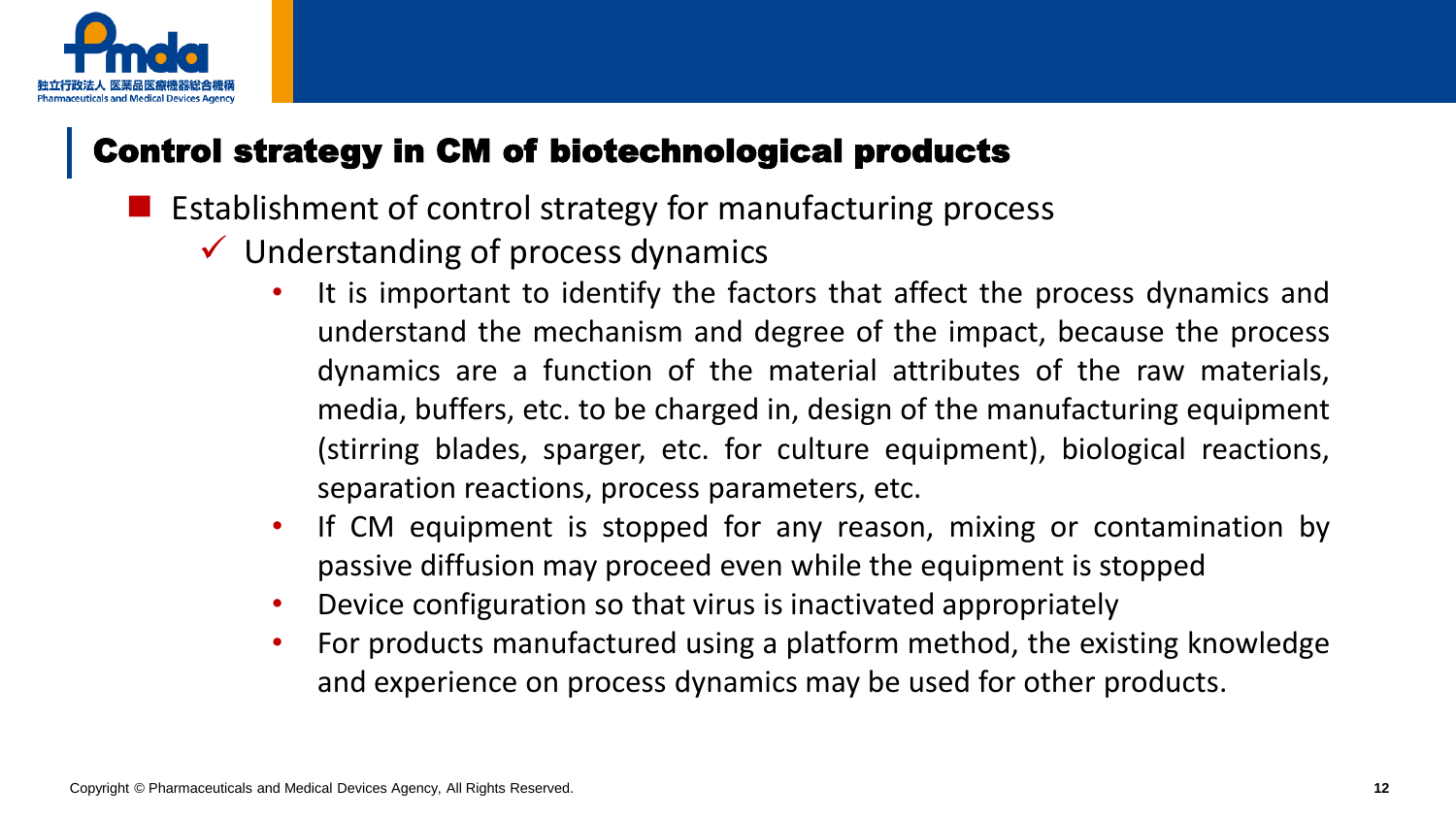

- Establishment of control strategy for manufacturing process
	- $\checkmark$  Understanding of material
		- Because raw materials are charged in continuously for a long time during manufacturing, there may be variations in raw materials, changes in the characteristics of the cells associated with prolongation of the culture period, or changes in the quality attributes of the target product (post-translational modifications, etc.). Raw materials and process conditions should be appropriately controlled to minimize the impact of the prolonged manufacturing period.
		- Critical quality attributes of raw materials that may affect process attributes or product quality attributes should be identified and acceptable control ranges should be established.
		- Cells used for manufacturing are particularly important among the raw materials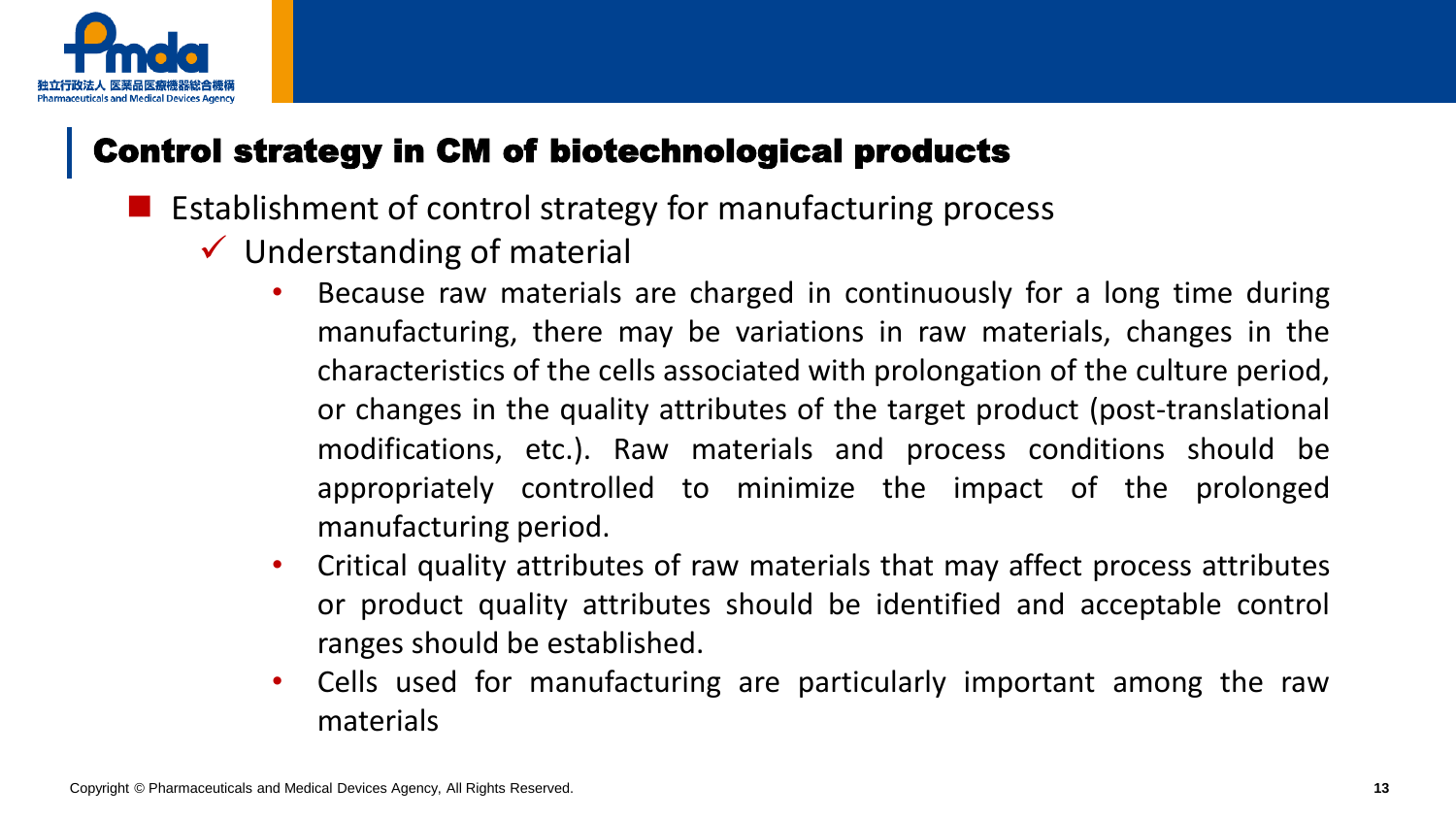![](_page_14_Picture_0.jpeg)

- Establishment of control strategy for manufacturing process
	- $\checkmark$  Control strategy for quality risk/specific risk for CM
		- A control strategy against the risks associated with prolonged operation of processes and simultaneous operation of multiple systems
		- Process development using a systematic approach based on QbD is important.
		- In addition to the manufacturing knowledge and experience obtained during the development stage, it is important to systematically evaluate the manufacturing process, identify product CQA and affected critical process parameter (CPP), and weight controls according to the impact on the product quality.
		- An effective control strategy for Continuous Manufacturing should focus on reduction of potential risks that may cause process parameter variations affecting the product quality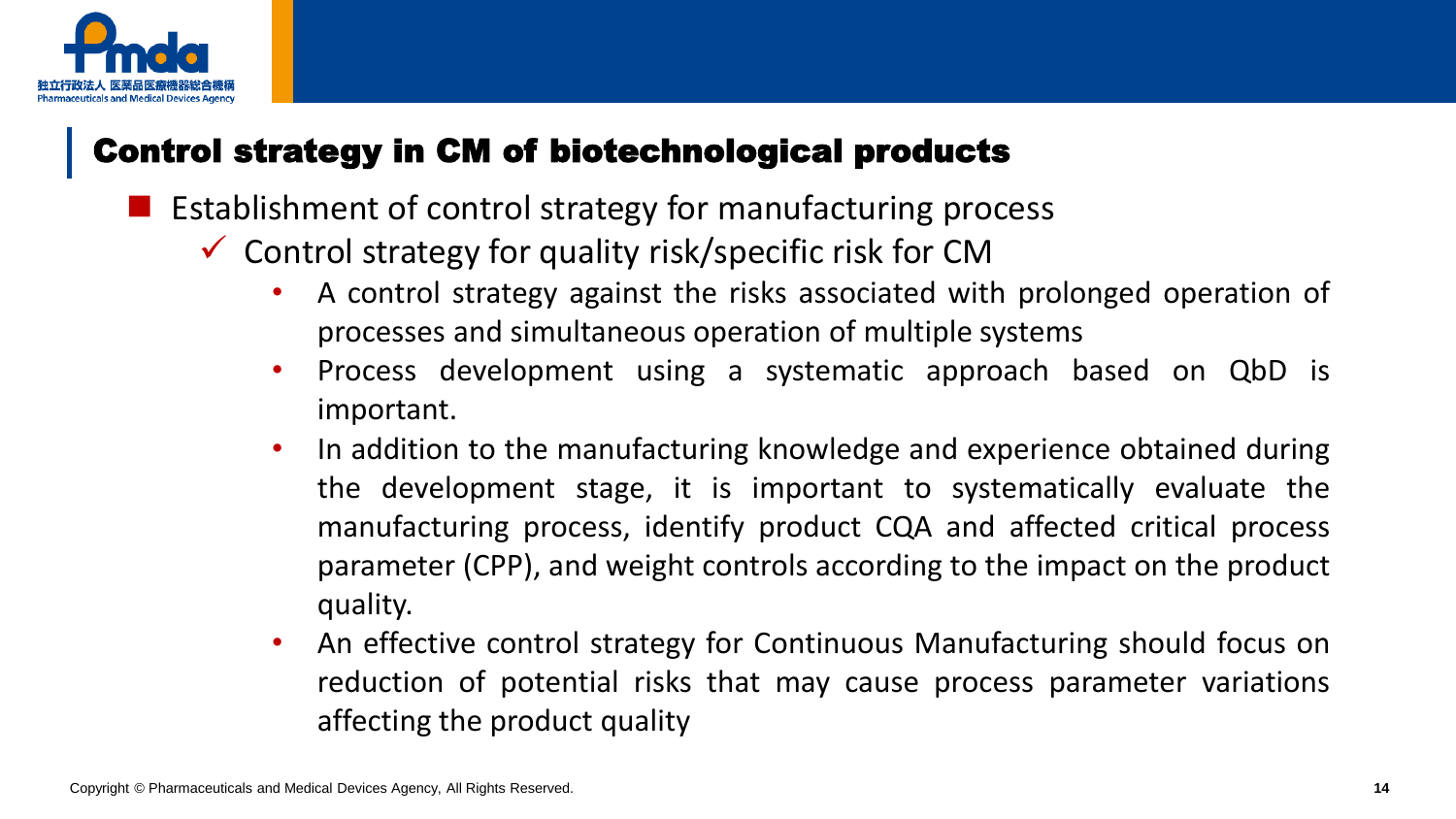![](_page_15_Picture_0.jpeg)

- Establishment of control strategy for manufacturing process
	- $\checkmark$  Control of adventitious agents in CM
		- For assurance of viral safety in the control of adventitious agents, ICH Q5A guideline can be used as a reference as in Batch Manufacturing
		- No difference in the contents to be considered for the control of cell lines and other raw materials between Batch Manufacturing and Continuous Manufacturing
		- For viral clearance tests, it is important to establish an appropriate model that reflects the commercial production, taking into account the principle and characteristics of the manufacturing equipment and if necessary, the influence of process dynamics
		- The basic concept of the stages when adventitious virus testing, etc. should be conducted is the same as that for Batch Manufacturing, but the necessity of sampling and the method should be considered in the design stage of the manufacturing equipment.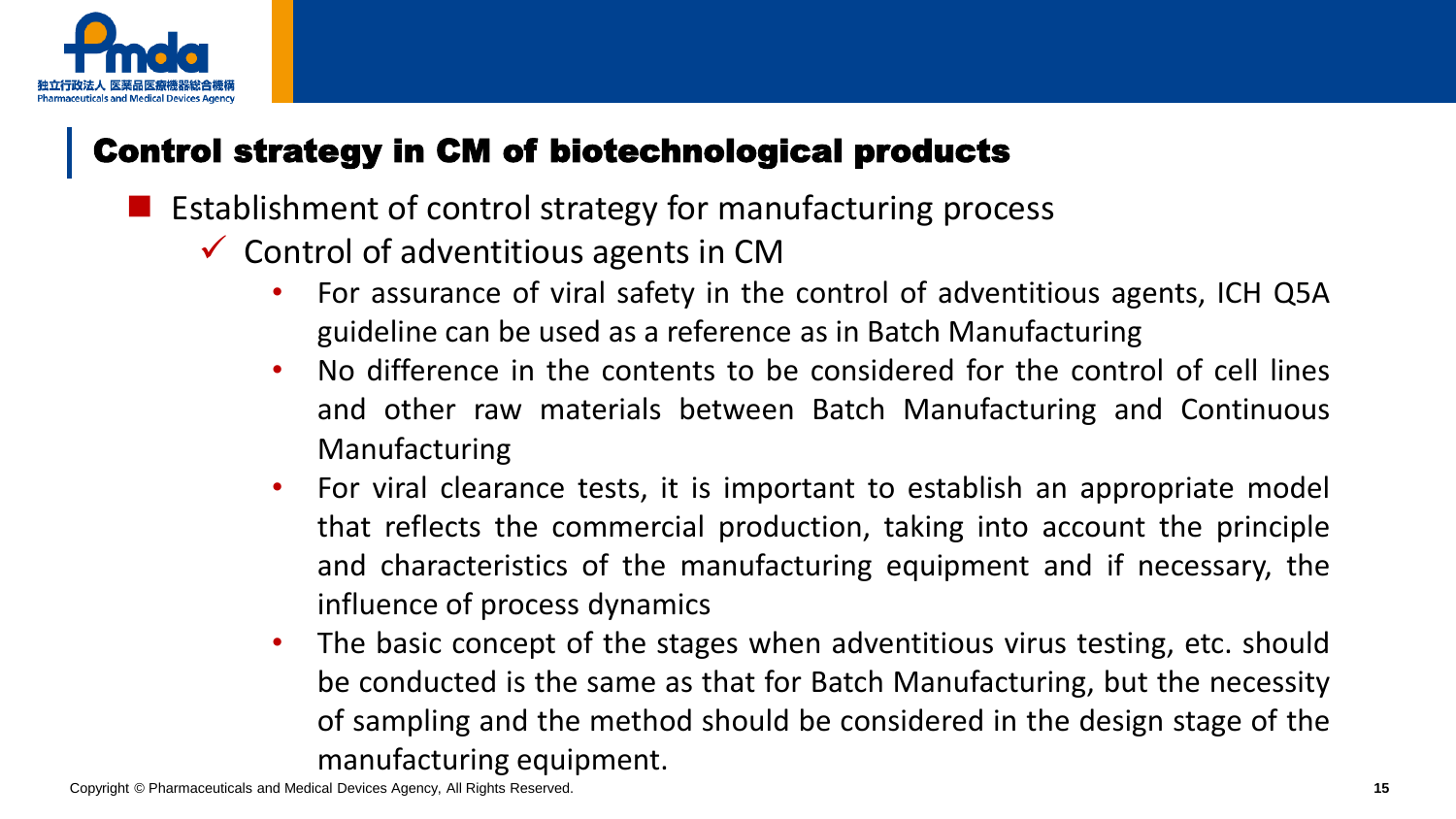![](_page_16_Picture_0.jpeg)

- ◼ Process monitoring
	- $\checkmark$  Process monitoring and PAT
		- In CM, it is useful to assure the product quality by a real time measurement utilizing PAT. However, PAT is not matured to the level that can directly monitor the CQA in manufacturing of biopharmaceuticals, and the establishment of a method to determine the CQA in a timely manner is a technical challenge.
		- Multi-attribute method (MAM) is an expected technology of PAT, but there are many challenges for practical application.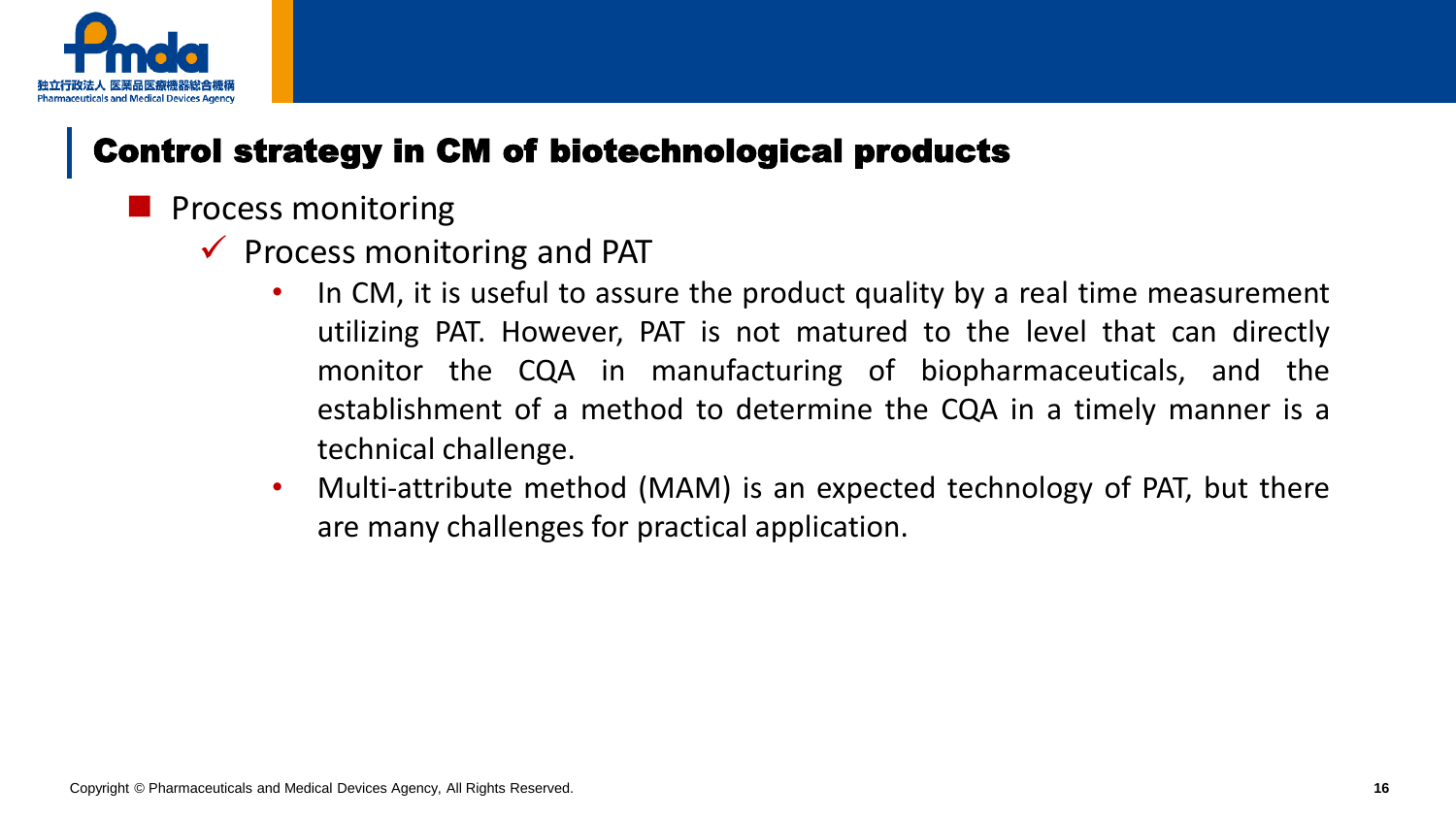![](_page_17_Picture_0.jpeg)

- ◼ Process monitoring
	- $\checkmark$  Process monitoring and PAT
		- In the culture process, if it is not possible to directly monitor the CQA of the product, critical factors such as the culture medium components, culture environment, and cell condition can be monitored in-line or on-line, in addition to general control items such as dissolved oxygen
		- In the purification process, the elution pattern by UV in the column chromatography process and characteristics of buffer solutions and process liquids in each process can be monitored as in Batch Manufacturing
		- In the virus inactivation process, process parameters (pH, detergent concentration, temperature, exposure time, etc.) to ensure the viral inactivation should be measured to confirm that the intended load was applied
		- In the virus removal filtration process, it is necessary to conduct the filter integrity test similarly in Batch Manufacturing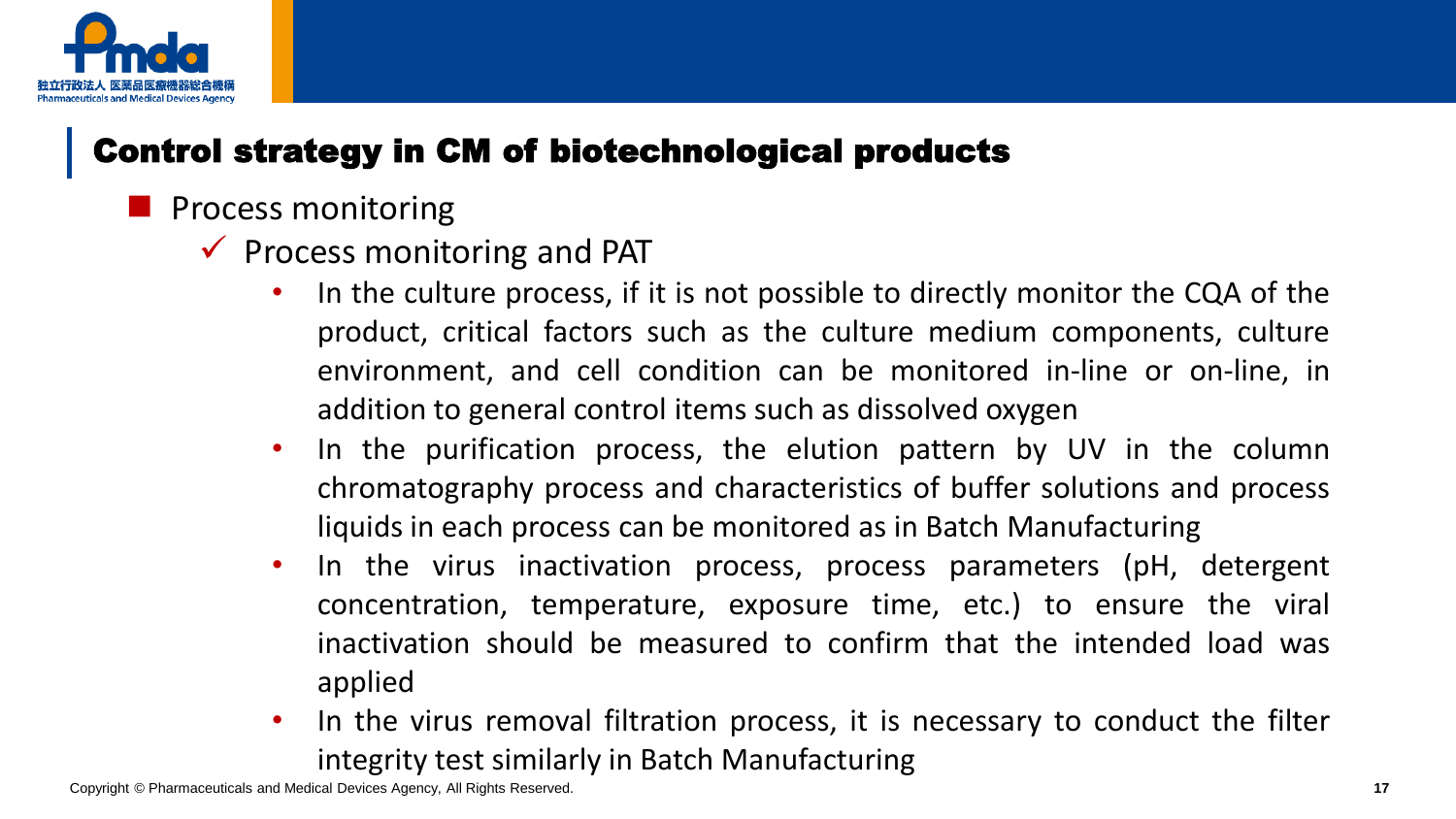![](_page_18_Picture_0.jpeg)

- ◼ Process monitoring
	- $\checkmark$  Comprehensive quality attribute analysis method
		- One of the methods that is expected in the future as a technology for monitoring the quality of biopharmaceuticals in the manufacturing process is MAM, which comprehensively analyzes various quality attributes such as post-translational modifications
	- $\checkmark$  Points to consider for monitoring and sampling
		- Items used for the control of culture conditions should be monitored continuously, items related to the judgment of rejection from the process for non-conforming products should be monitored at a frequency in consideration of the range of rejection from the process, and items for confirmation of the process should be monitored at least once for each batch in consideration of the batch composition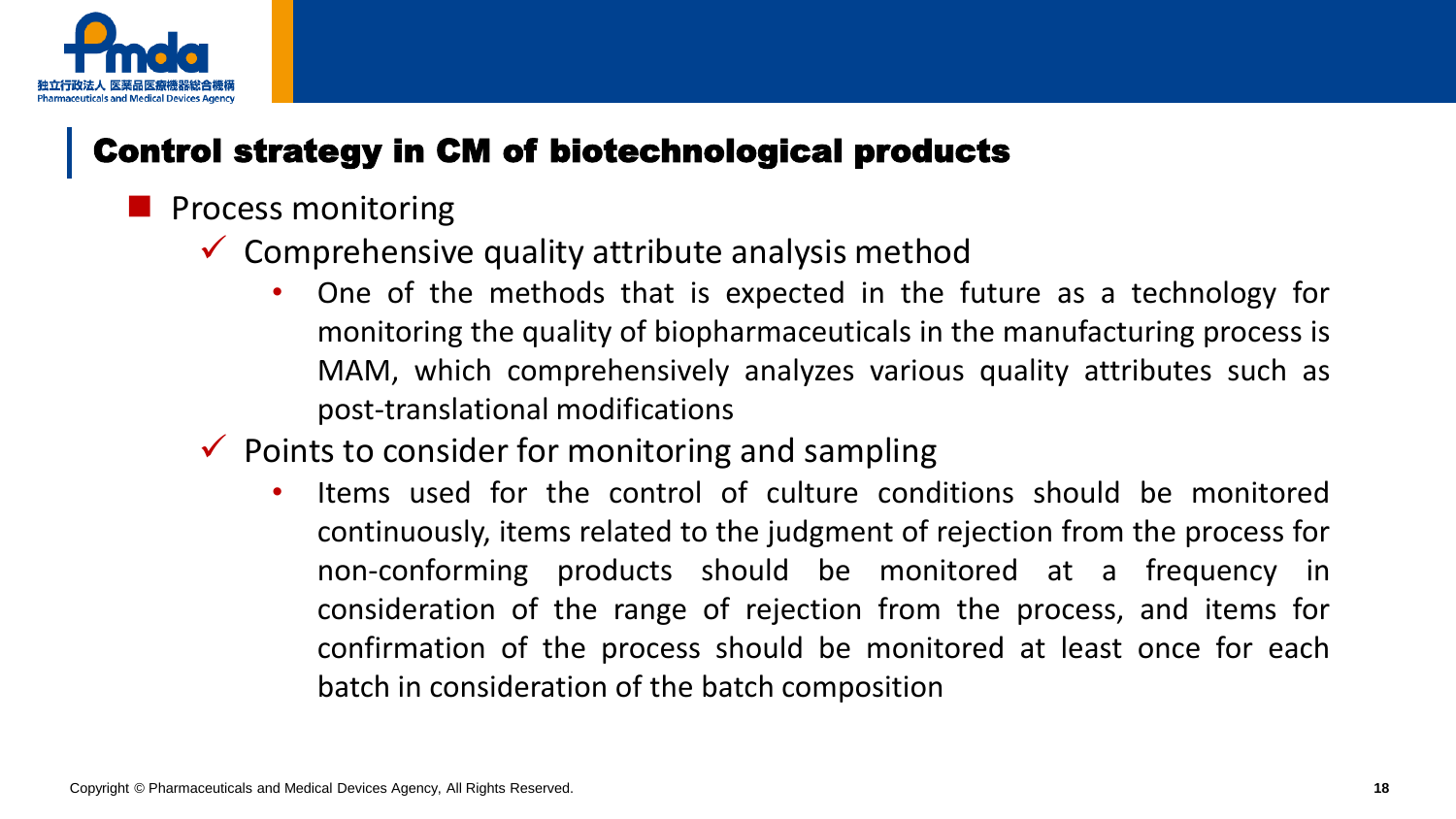![](_page_19_Picture_0.jpeg)

- ◼ Specifications and test methods
	- $\checkmark$  Concept of establishment of specifications and test methods
		- Common between Batch Manufacturing and CM
		- In cases where items monitored to check a state of control are within the control range and it cannot be denied that characteristic analysis items not specified may change even if the release test items are within the acceptance criteria, maintenance of the total level of quality control by adding appropriate items to the specifications and test methods can be a strategic option.
	- $\checkmark$  Challenges and risks in application of real-time release testing
		- At present, it cannot be said that RTRT is used even in Batch Manufacturing of biopharmaceuticals
		- There may be a situation where data cannot be obtained or the analytical performance is not sufficient because of a failure of equipment used for RTRT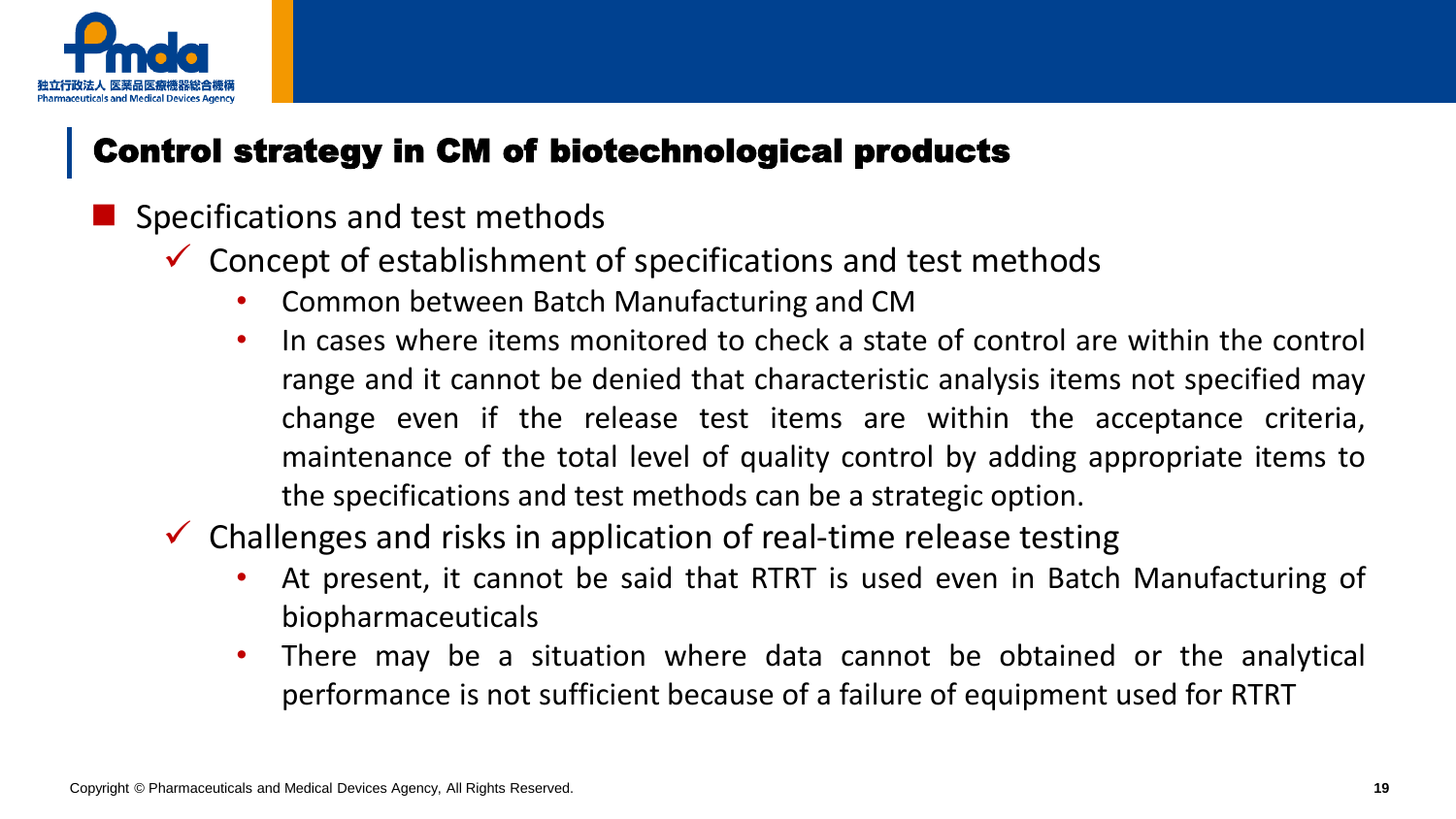![](_page_20_Picture_0.jpeg)

#### Process validation in CM of biotechnological products

- Process validation in Japan shall be conducted according to No.4 Validation guidance in "Partial Revision of Ministerial Ordinance on Good Manufacturing Practice for Drugs and Quasi-drugs" (PSEHB/CND Notification No. 0428-2 dated April 28, 2021)
- Various technical issues exist in the implementation of validation in CM. In particular, for the methodology to verify that products meeting the intended quality can be manufactured consistently along with the achievement of a state of control, there are various approaches as in Batch Manufacturing
	- $\checkmark$  Risks in Continuous Manufacturing equipment and methodology of qualification
	- ✓ Understanding of quality risk and concept of evaluation of process performance in Continuous Manufacturing
	- $\checkmark$  Concepts of application of process validation/continuous process verification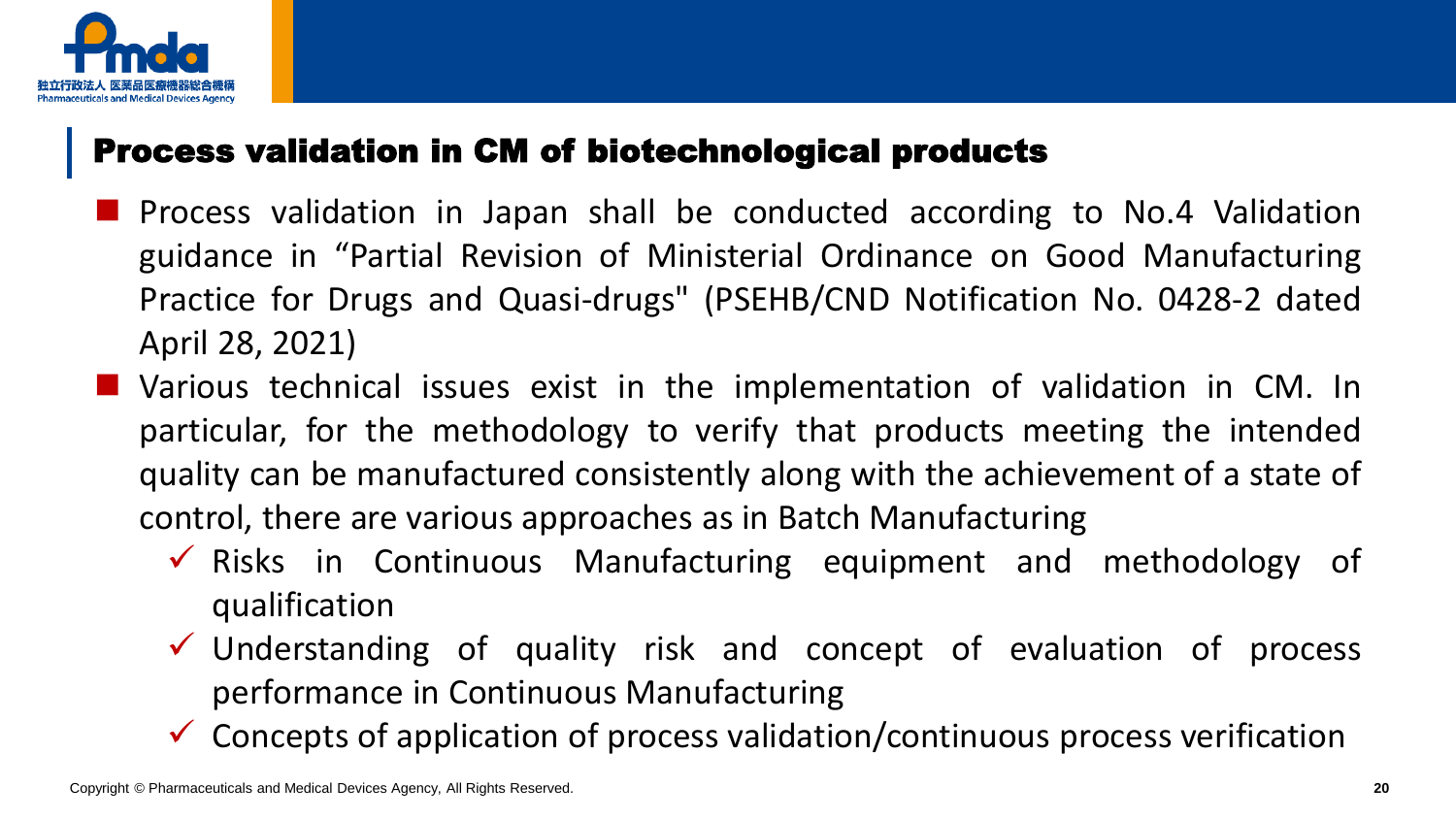![](_page_21_Picture_0.jpeg)

### Stability testing

- Concept for selection of primary batch
- ◼ Concept of the number of primary batches
	- $\checkmark$  stability evaluation according to ICH Q5C guideline is required.
	- $\checkmark$  it is necessary to understand quality attributes that may be affected during long-term storage in advance, taking into account findings obtained from accelerated testing, stress testing, etc., and to establish quality control strategies so that long-term stability is assured for the entire batch and products.